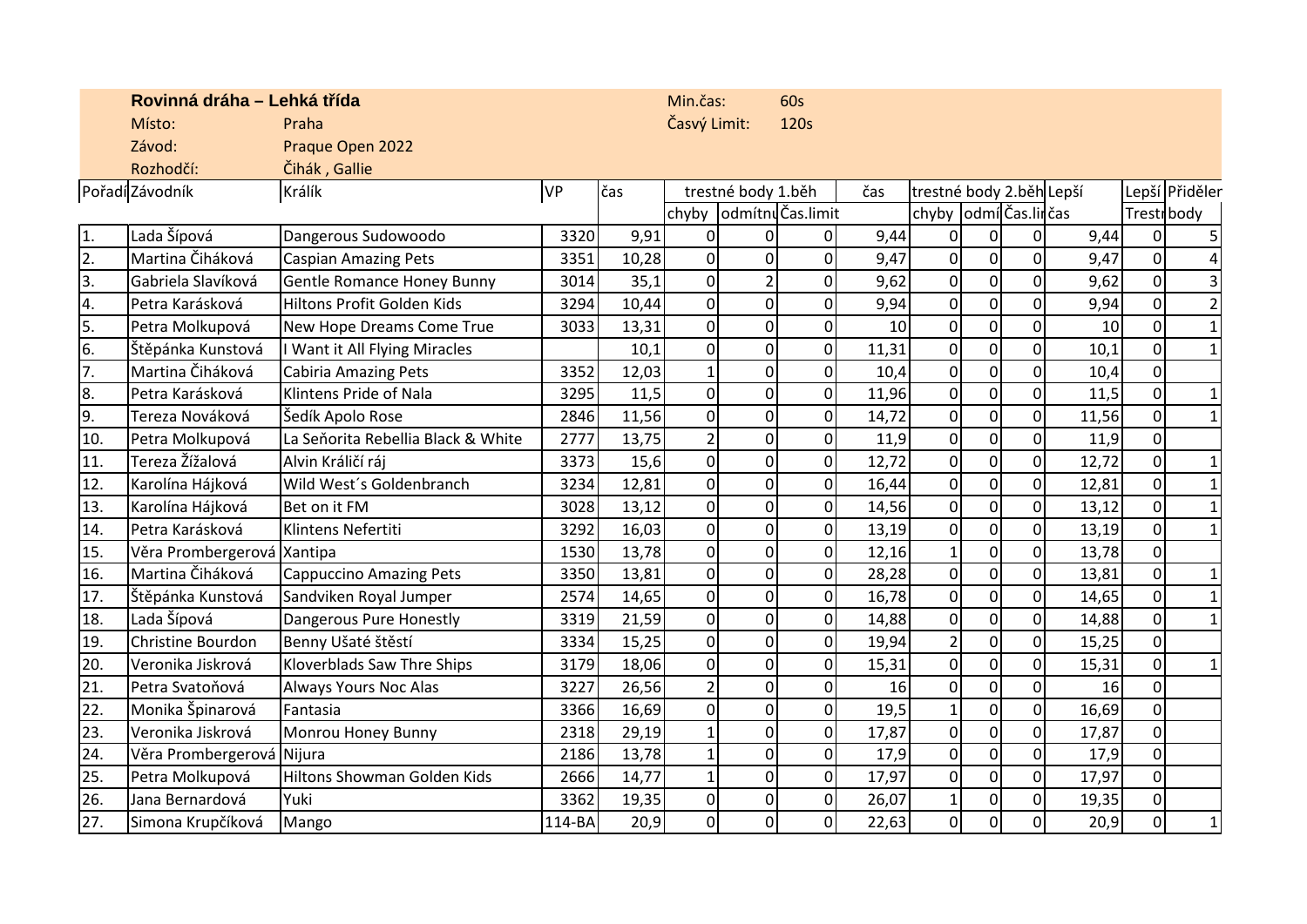| 28. | Julie Tesařová            | Kloverblads So Done                          | 3180   | 85,34 |                |              | 22,03  |    |    | 22,03 | 01 |                |
|-----|---------------------------|----------------------------------------------|--------|-------|----------------|--------------|--------|----|----|-------|----|----------------|
| 29. | Nela Havránková           | Belladonna from Hogwarts                     | 3333   | 23,75 |                |              | 81,91  |    |    | 23,75 | 01 |                |
| 30. | Martina Čiháková          | Ozzy                                         | 3353   | 32,81 | 01             | 0            | 23,78  |    |    | 23,78 | 0  | 1 <sup>1</sup> |
| 31. | Věra Prombergerová Rick   |                                              | 3360   | 23,97 | 01             |              | 41,54  |    |    | 23,97 | 0  |                |
| 32. | Lucie Chvalníková         | Fantasia's California Dream                  | žádost | 31,37 |                |              | 25,32  |    |    | 25,32 | Οl |                |
| 33. | Radka Jánská              | Ája                                          | 3367   | 27,09 |                |              | 26,28  |    |    | 26,28 | 0  |                |
| 34. | Aneta Lišková             | Little Lady Checkers Happines                | 1345   | 37,09 |                | 0            | 27,44  |    |    | 27,44 | 0  |                |
| 35. | Věra Prombergerová Morty  |                                              | 3359   | 36,75 | 01             | 0            | 30,72  |    |    | 30,72 | 01 |                |
| 36. | Daniela Vondrušková Eris  |                                              | 2807   | 30,75 | 01             | $\Omega$     | 67,56  |    |    | 30,75 | 0  |                |
| 37. | Michaela Hájková          | Wild West's Elderbluf                        | 3235   | 34,71 | $\overline{0}$ |              | 46,9   |    |    | 34,71 | 01 |                |
| 38. | Věra Prombergerová Fluffy |                                              | 2185   | 35,66 |                |              | 56,65  |    |    | 35,66 | 0  |                |
| 39. | Daniela Vondrušková Tobby |                                              | 2806   | 55,66 |                |              | 57,65  |    |    | 55,66 | 0  |                |
| 40. | Tereza Nováková           | Coffee Cappuccino Bunny                      | 2847   | 10,81 |                | 0            | 14,75  | ΩI |    | 10,81 |    |                |
| 41. | Lucie Chvalníková         | To Be So Lonely Flying Miracles              | 2770   | 17,38 |                |              | 23,53  |    |    | 23,53 |    |                |
| 42. | Radka Kodýdková           | Alohomora Dreamy Darlings                    | 3413   |       |                | 99           | 38,65  |    |    | 38,65 |    |                |
| 43. | Michaela Kůpová           | Punta                                        | 2196   | 44,03 | 0              | <sup>0</sup> | 48,43  |    |    | 44,03 |    |                |
| 44. | Vendula Kotlíková         | Popkorn od Jáji                              | 3225   | 20,06 |                |              | 17,5   |    |    | 17,5  |    |                |
| 45. |                           | Daniela Vondrušková Atacama Dreams Come True | 3076   | 81,62 |                |              | 58,38  |    |    | 58,38 |    |                |
| 46. | Vít Koreda                | Ysmina from Dragon Shire                     | 3387   | 45,25 | 61             | 0            | 112,75 | 01 |    | 45,25 | 6  |                |
| 47. | Zuzana Čellárová          | <b>Sky Bunny Kiwi</b>                        | 3344   |       |                | 99           |        |    | 99 |       | 98 |                |

|     | Rovinná dráha – střední třída |                                |      |       | Min. čas:    |                    |                        |       |                          |  |       |          |                |
|-----|-------------------------------|--------------------------------|------|-------|--------------|--------------------|------------------------|-------|--------------------------|--|-------|----------|----------------|
|     | Místo:                        | Praha                          |      |       | Časvý Limit: |                    |                        |       |                          |  |       |          |                |
|     | Závod:                        | Praque Open 2022               |      |       |              |                    |                        |       |                          |  |       |          |                |
|     | Rozhodčí:                     |                                |      |       |              |                    |                        |       |                          |  |       |          |                |
|     | Pořadí Závodník               | Králík                         | VP   | čas   |              | trestné body 1.běh |                        | čas   | trestné body 2.běh Lepší |  |       |          | Lepší Přiděler |
|     |                               |                                |      |       |              |                    | chyby odmítnuČas.limit |       | chyby odmíčas.lircas     |  |       |          | Body body      |
|     | Agáta Štveráčková             | Letty Ortiz Fast Paws          | 2960 | 20,16 |              |                    |                        | 11,25 |                          |  | 11,25 |          |                |
| 2.  | Radka Kodýdková               | Jasmine Fly Luck               | 2977 | 17,03 |              |                    |                        | 11,4  |                          |  | 11,4  |          |                |
| Ι3. | Nela Havránková               | El Rey del Sol Black & White   | 3001 | 14,44 |              |                    |                        | 11,56 |                          |  | 11,56 | 0        |                |
| I4. | Agáta Štveráčková             | Margo Dreams come true         | 3302 |       | 0 99999      |                    |                        | 11,75 |                          |  | 11,75 | $\Omega$ |                |
| ١5. | Petra Karásková               | Queen Lilioukalani Golden Kids | 3154 | 22,62 |              |                    |                        | 13,78 |                          |  | 13,78 | ΩI       |                |
| Iб. | Karolína Hájková              | Bea Dee Royal Jumper           | 2103 | 18,84 |              |                    |                        | 15,57 |                          |  | 15,57 | $\Omega$ |                |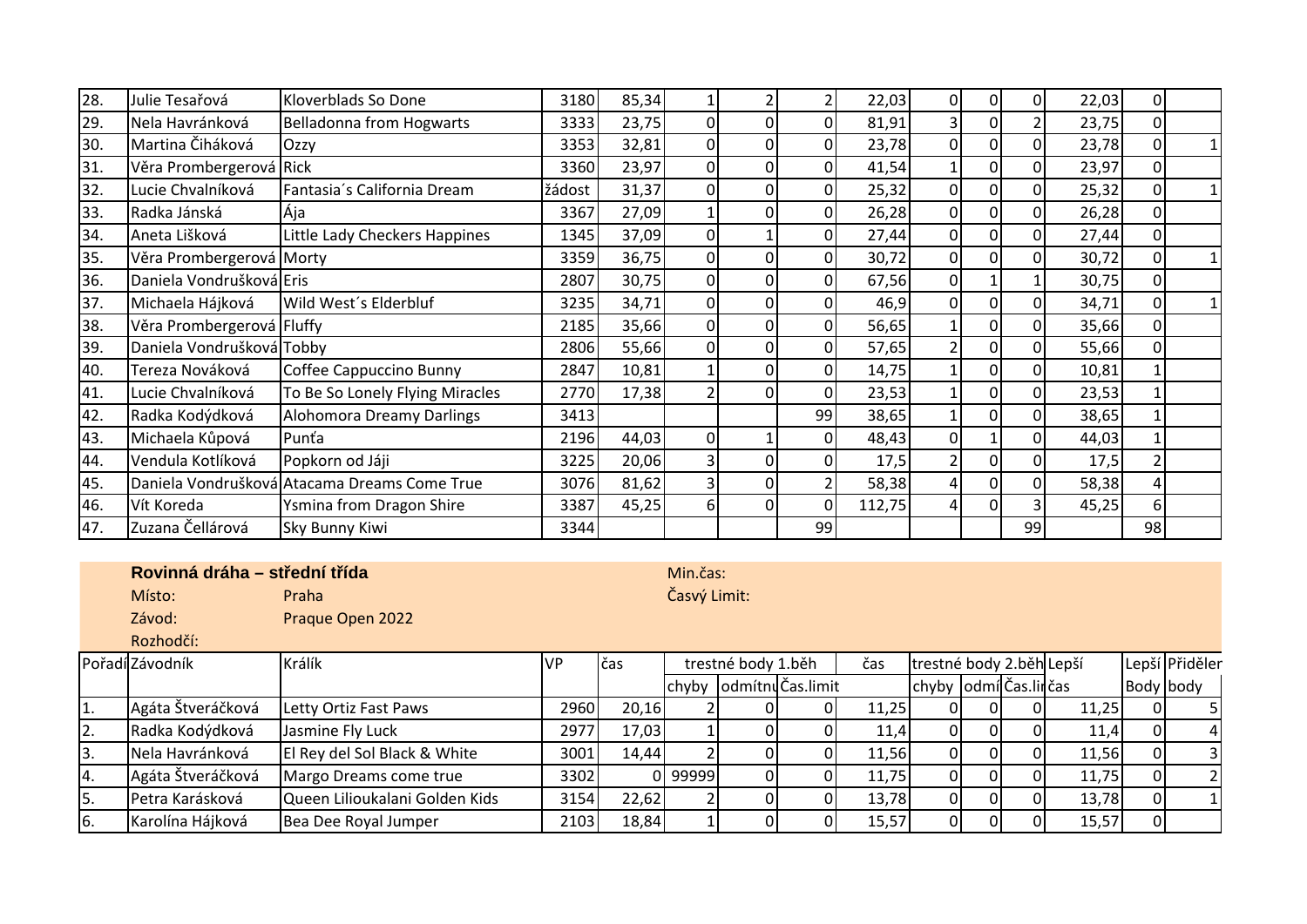|     | Agáta Štveráčková  | John Reese od Modrého jezera       | 3166 | 16,69 | $\overline{0}$ | $\overline{0}$ | $\Omega$ | 20,56 |                | 0        | 0              | 16,69 | 0              |  |
|-----|--------------------|------------------------------------|------|-------|----------------|----------------|----------|-------|----------------|----------|----------------|-------|----------------|--|
| 8.  | Nela Havránková    | Night Under theStars Black & White | 2912 | 37,44 | $\overline{0}$ | $\overline{0}$ | $\Omega$ | 16,72 | 0              | 0        | $\overline{0}$ | 16,72 | 0              |  |
| 9.  | Gabriela Slavíková | Genie in the Bottle Fast Paws      | 2571 | 23,47 |                | $\Omega$       | $\Omega$ | 20,59 | $\overline{0}$ | 0        | $\overline{0}$ | 20,59 | 0              |  |
| 10. | Petra Karásková    | <b>Vela from Emeralds</b>          | 3237 | 25,81 |                | $\Omega$       | $\Omega$ | 25,29 | $\overline{0}$ | 0        | $\overline{0}$ | 25,29 | 0              |  |
| 11. | Radka Kodýdková    | Lexington Beautiful Jumpers        | 3097 | 47,79 | Δ              |                | 0        | 31,9  | 5              | 0        | $\overline{0}$ | 31,9  | 0              |  |
| 12. | Julie Tesařová     | Nightwish Royal Jumper             | 2821 | 22,22 |                | 0              | $\Omega$ | 12,09 |                | 0        | $\overline{0}$ | 12,09 |                |  |
| 13. | Ivana Rollingerová | Gigi Dreams Come True              | 2889 | 13,16 |                | $\Omega$       | 0        | 14,59 |                | 0        | $\overline{0}$ | 14,59 |                |  |
| 14. | Michaela Hájková   | Lavendulas Silvervinge             | 3153 | 16,28 |                | $\Omega$       | 0        | 16,56 |                | 0        | $\overline{0}$ | 16,28 |                |  |
| 15. | Agáta Štveráčková  | Mia Toretto Fast Paws              | 2958 | 22,22 |                | $\Omega$       | 0        | 19,31 |                | 0        | $\overline{0}$ | 22,22 |                |  |
| 16. | Michaela Hájková   | Now or Never FM                    | 3031 | 36,4  |                | $\Omega$       | $\Omega$ | 29,12 |                | 0        | $\overline{0}$ | 29,12 |                |  |
| 17. | Agáta Štveráčková  | <b>Hicoria Fast Paws</b>           | 2043 | 16,94 |                | $\Omega$       | U        | 12,63 |                | 0        | $\overline{0}$ | 12,63 | $\overline{c}$ |  |
| 18. | Karolína Hájková   | Yolanda Checkers Happines          | 3030 | 80,28 |                | 5              |          | 16,62 |                | 0        | $\overline{0}$ | 16,62 | $\overline{2}$ |  |
| 19. | Petra Karásková    | <b>Arbis form Emeralds</b>         |      | 31,09 | 4              | $\Omega$       | 0        | 17,12 |                | $\Omega$ | $\Omega$       | 17,12 | $\overline{2}$ |  |
| 20. | Karolína Hájková   | Sign of the Times FM               | 3255 | 31,25 | 4              | 1              | $\Omega$ | 26,75 | $\overline{2}$ | 0        | $\Omega$       | 26,75 | $\overline{2}$ |  |
|     |                    | We Don't Believe What's on TV      |      |       |                |                |          |       |                |          |                |       |                |  |
| 21. | Radka Kodýdková    | from Emeralds                      | 3412 | 52,75 |                | $\Omega$       | 0        | 44,62 | 31             | 0        | $\overline{0}$ | 4,62  | 3              |  |
| 22. | Agáta Štveráčková  | Malej                              | 3261 | 39,32 |                | $\Omega$       | $\Omega$ | 17,41 | 3              | 0        | $\overline{0}$ | 17,41 | 3              |  |
| 23. | Petra Svatoňová    | <b>Foolish Pleasure Fast Paws</b>  | 2727 |       | 99999          | $\Omega$       | $\Omega$ | 26,85 | 3              | 0        | <sub>0</sub>   | 26,85 | 3              |  |
| 24. | Agáta Štveráčková  | Ocean Eyes Fast Paws               | 3259 | 0     | 99999          | $\Omega$       | $\Omega$ | 31,13 | 31             | 0        | $\overline{0}$ | 31,13 | 3              |  |
| 25. | Radka Kodýdková    | <b>Gentle Warrior Honey Bunny</b>  | 2978 | 70,85 | 6              |                | 0        | 34,43 | 3 <sup>1</sup> | 0        | $\overline{0}$ | 34,43 | 3              |  |
| 26. | Štěpánka Kunstová  | Coronas Frozen Berry               |      | 69,59 |                |                |          | 59,53 | 3 <sup>1</sup> | 0        | $\overline{0}$ | 59,63 | 3              |  |
| 27. | Ivana Rollingerová | La Lorraine Charlieho andílci      | 2201 | 64,31 |                |                |          | 79,19 | Οl             |          | $\overline{2}$ | 79,19 | 3              |  |
| 28. | Christine Bourdon  | <b>Spikey Dreams Come True</b>     | 3008 | 51,37 |                |                | $\Omega$ | 23,53 |                | 0        | $\overline{0}$ | 23,53 | 4              |  |
| 29. | Vendula Kotlíková  | Klöverblads Never Really Over      | 2524 | 55,49 |                |                | 0        | 26,56 |                |          | $\overline{0}$ | 26,56 | 4              |  |
| 30. | Martina Čiháková   | <b>Bennu Nest</b>                  | 3220 | ΩI    | 99999          | $\Omega$       | 0        | 60,44 | 4              |          |                | 60,44 | 6              |  |

|     | Rovinná dráha – Těžká třída |                                            |      |      | Min. čas:     |                        | 60s  |       |                          |    |       |                  |
|-----|-----------------------------|--------------------------------------------|------|------|---------------|------------------------|------|-------|--------------------------|----|-------|------------------|
|     | Místo:                      | Praha                                      |      |      | Časový Limit: |                        | 120s |       |                          |    |       |                  |
|     | Závod:                      | Praque Open 2022                           |      |      |               |                        |      |       |                          |    |       |                  |
|     | Rozhodčí:                   |                                            |      |      |               |                        |      |       |                          |    |       |                  |
|     | Pořadí Závodník             | Králík                                     |      | lčas |               | trestné body 1.běh     |      | čas   | trestné body 2.běh Lepší |    |       | Lepší Přiděler   |
|     |                             |                                            |      |      |               | chyby odmítnuČas.limit |      |       | chyby odmícas.linčas     |    |       | <b>Body</b> body |
| ı., | Nela Havránková             | <b>Sweet Gingerbread Black &amp; White</b> | 2323 | 62   |               |                        |      | 21,75 | ΟI                       | 0I | 21,75 | 41               |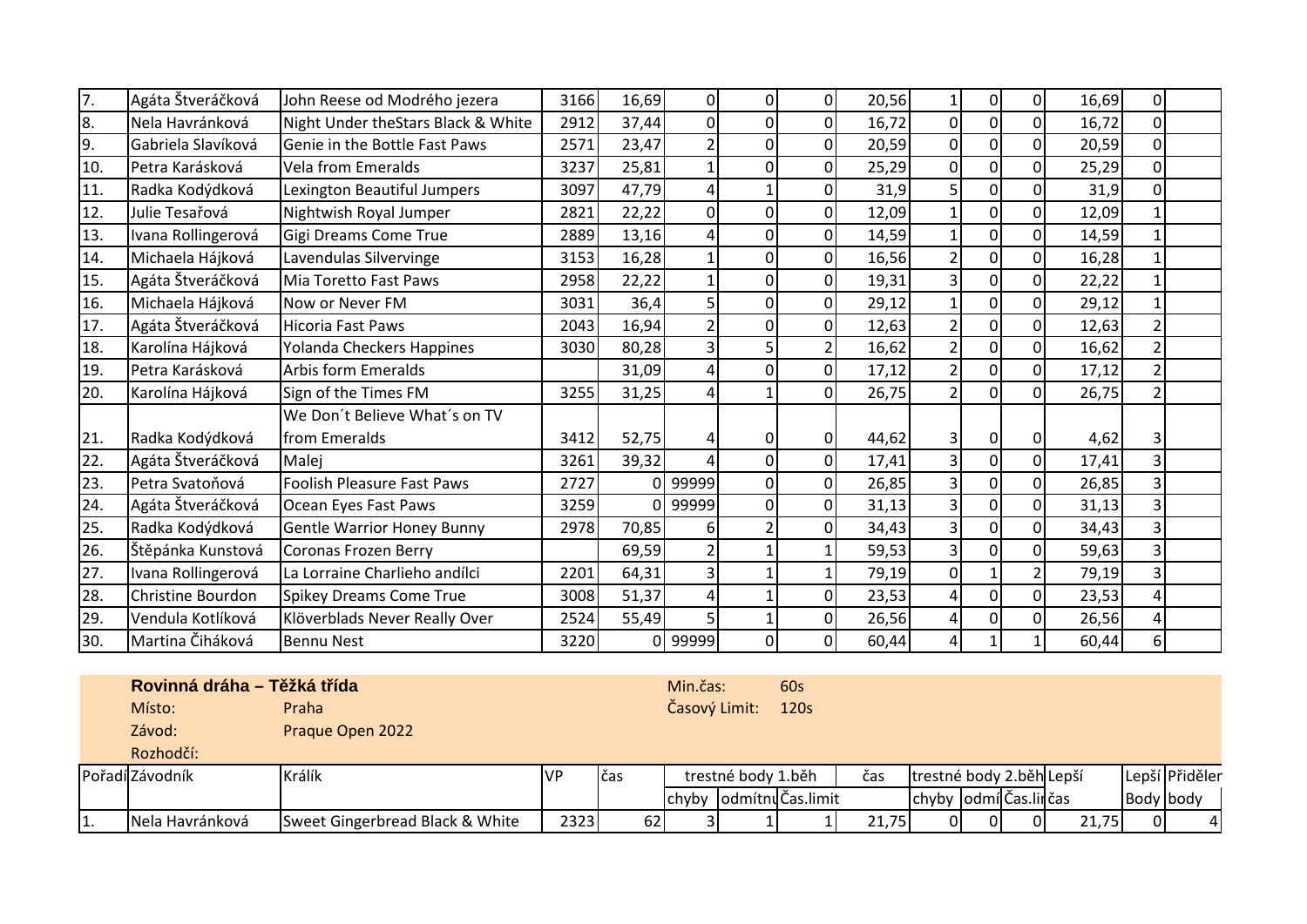| 2.  | Michaela Hájková             | Good for Me od Rychlých šípů       | 2312  | 24,31  | 01             | 0   | 25,59 |    | 01       | 0I | 24,31 | $\overline{0}$ | $\overline{3}$ |
|-----|------------------------------|------------------------------------|-------|--------|----------------|-----|-------|----|----------|----|-------|----------------|----------------|
| 3.  | Agáta Štveráčková            | Good Feeling Rychlé Šípy           | 2750  | 31,25  |                |     | 24,94 |    |          |    | 24,94 | 0              | $\overline{2}$ |
| 4.  | Michaela Hájková             | Stampestaldens Stormboli           | 2723  | 40,96  |                | 0   | 27,47 |    | $\Omega$ |    | 27,47 | 0              | 1 <sup>1</sup> |
| 5.  | Petra Karásková              | Dairy Queen from Emeralds          | 3013  | 29,19  |                | 0   | 28,12 |    | $\Omega$ | ΩI | 28,12 | 0              | $\overline{0}$ |
| 6.  | Agáta Štveráčková            | GtCh Good Luck Charm Rychlé Šípy   | 2222  | 37,28  |                |     | 28,25 |    |          |    | 28,25 | 0              |                |
| 7.  | Agáta Štveráčková            | Good Life Rychlé Šípy              | 2749  | 33,22  |                |     | 30,25 |    |          |    | 30,25 | 0              |                |
| 8.  | Agáta Štveráčková            | <b>Shining Armor Fast Paws</b>     | 1305  | 36,84  |                |     | 28,78 |    |          |    | 36,84 | 0              |                |
| 9.  | Nela Havránková              | Galaxy Violet                      | 1212  |        | 99             |     | 26,4  |    | ΩI       |    | 26,4  |                |                |
| 10. | Martina Čiháková             | <b>Black Hearth Amazing Pets</b>   | 2132  | 45,28  |                |     | 26,93 |    | ΩI       |    | 26,93 |                |                |
| 11. | Michaela Hájková             | 4ever Strong Dreams Come True      | 1913  | 50,75  |                |     | 37,41 |    | ΩI       |    | 37,41 |                |                |
| 12. | Simona Krupčíková            | Flag of Courage Golden Kids        | 48-BA | 113,83 |                |     | 38,62 |    |          |    | 38,62 |                |                |
| 13. | Martina Čiháková             | Zero Stop Step Golden Kids         | 1772  | 44,12  |                |     | 47,4  |    |          |    | 44,12 |                |                |
| 14. | Agáta Štveráčková            | <b>Kinder Flying Miracles</b>      | 2049  | 50,41  |                |     | 35,66 |    |          |    | 35,66 | 3              |                |
| 15. | Nela Havránková              | <b>Red Welvet CHH</b>              | 2021  |        | 99             |     | 65,31 |    |          |    | 65,31 | 4              |                |
| 16. | Karolína Hájková             | No Time to lose DCT                | 2787  | 74,78  | 8 <sup>1</sup> |     |       | 99 |          |    | 74,78 | 10             |                |
| 17. | Nela Havránková              | Good Morning Star od Rychlých Šípů | 2021  |        | 99             |     |       | 99 |          |    |       | 99             |                |
|     |                              |                                    |       |        |                |     |       |    |          |    |       |                |                |
|     | Rovinná dráha – Elitní třída |                                    |       |        | Min.čas:       | 60s |       |    |          |    |       |                |                |

| Rovinna drana – Elithi trida |                               |      |       | Min.cas:     |                    | bUS                    |       |                          |    |       |           |                |
|------------------------------|-------------------------------|------|-------|--------------|--------------------|------------------------|-------|--------------------------|----|-------|-----------|----------------|
| Místo:                       | Praha                         |      |       | Časvý Limit: |                    | 120s                   |       |                          |    |       |           |                |
| Závod:                       | Praque Open 2020              |      |       |              |                    |                        |       |                          |    |       |           |                |
| Rozhodčí:                    | Miloslav Sedláček             |      |       |              |                    |                        |       |                          |    |       |           |                |
| Pořadí Závodník              | Králík                        | IVP  | čas   |              | trestné body 1.běh |                        | čas   | trestné body 2.běh Lepší |    |       |           | Lepší Přiděler |
|                              |                               |      |       |              |                    | chyby odmítnuČas.limit |       | chyby odmícas.linčas     |    |       | Body body |                |
| Martina Čiháková             | Good Richie od Rychlých Šípů  | 2858 | 23,34 |              |                    |                        | 18,82 |                          |    | 18,82 |           |                |
| Nela Havránková              | Cool Adventure Golden Kids    | 1912 | 51,09 |              |                    |                        | 20,78 |                          | 01 | 20,78 |           |                |
| Petra Svatoňová              | Silverados Ch Son of Light    | 2027 | 58,34 |              |                    |                        | 29,9  |                          |    | 29,9  |           |                |
| Martina Čiháková             | Flag of Sincerely Golden Kids | 2434 | 76,35 |              |                    |                        | 41,41 |                          |    | 41,41 |           |                |
| Agáta Štveráčková            | Ch Fragment Proma             | 1287 | 28,03 |              |                    |                        | 36,25 |                          | 0  | 28,03 |           |                |
| Agáta Štveráčková            | Ch Neytiri Fast Paws          | 1878 | 45,6  |              |                    |                        | 45,81 |                          |    | 45,6  |           |                |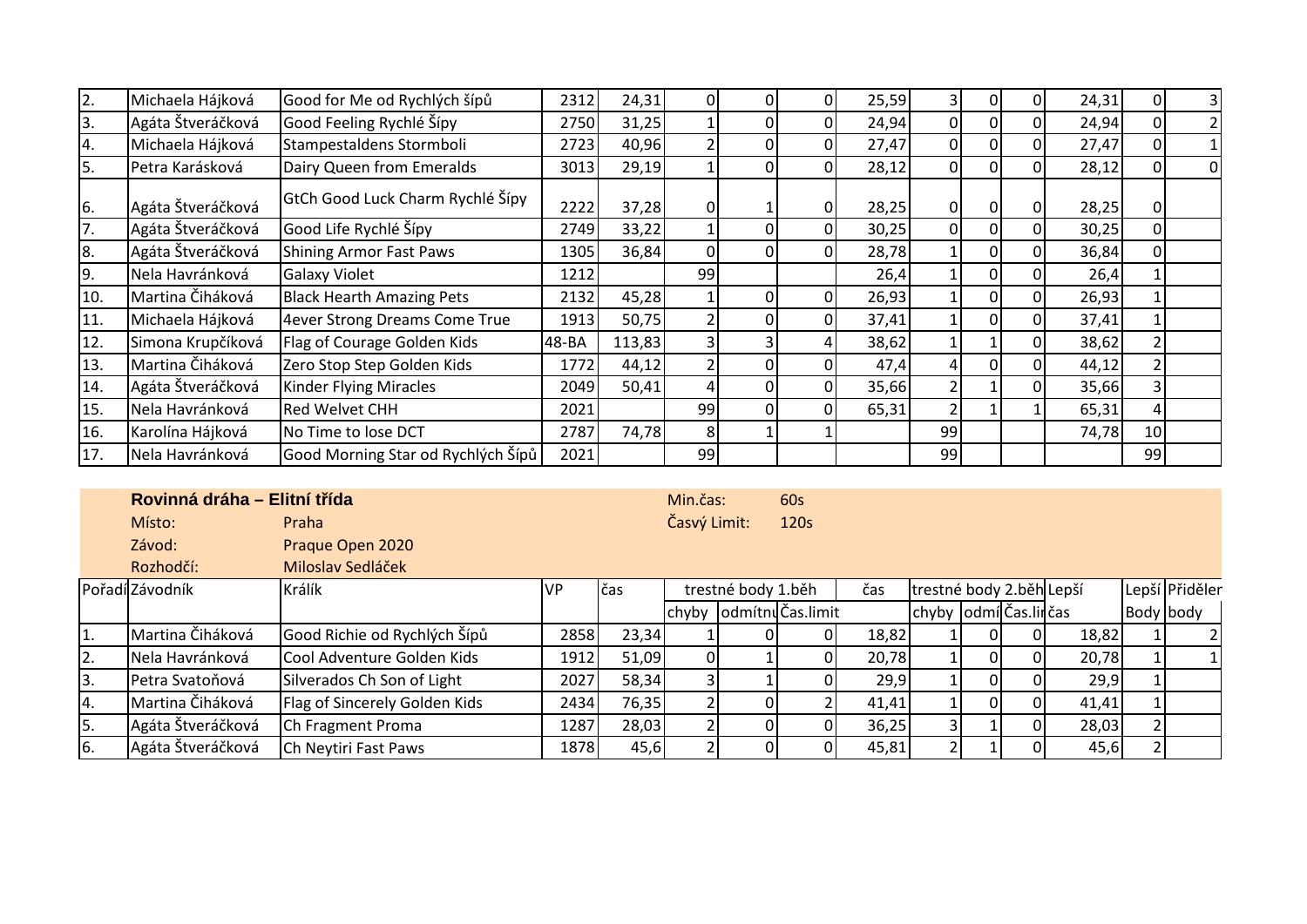|                                    | Parkur - Lehká třída |                                    |           |       | Min.čas:         |                    | 60s                    |       |                |                    |                        |       |                |                 |
|------------------------------------|----------------------|------------------------------------|-----------|-------|------------------|--------------------|------------------------|-------|----------------|--------------------|------------------------|-------|----------------|-----------------|
|                                    | Místo:               | Praha                              |           |       | Časvý Limit:     |                    | 120s                   |       |                |                    |                        |       |                |                 |
|                                    | Závod:               | Praque Open 2022                   |           |       |                  |                    |                        |       |                |                    |                        |       |                |                 |
|                                    | Rozhodčí:            | Čihák, Gallie                      |           |       |                  |                    | Hodnocení na lepší běh |       |                |                    |                        |       |                |                 |
|                                    | PořaZávodník         | Králík                             | <b>VP</b> | čas   |                  | trestné body 1.běh |                        | čas   |                | trestné body 2.běh |                        | Lepší |                | Celkem Přiděler |
|                                    |                      |                                    |           |       |                  |                    | chyby odmítričas.limit |       |                |                    | chyby odmítrcas.limcas |       | Body           | body            |
| $\overline{1}$ .                   | Martina Čiháková     | <b>Caspian Amazing Pets</b>        | 3351      | 21,16 | $\mathbf 0$      | $\Omega$           | $\overline{0}$         | 21,19 | 0              |                    | $\overline{0}$         | 21,16 | ΩI             |                 |
| $\frac{2}{3}$                      | Vendula Kotlíková    | Popkorn od Jáji                    | 3225      | 21,9  | $\pmb{0}$        | $\Omega$           | 0                      | 20,97 | $\mathbf{1}$   | 0                  | $\mathbf 0$            | 21,9  | Οl             |                 |
|                                    | Martina Čiháková     | <b>Cappuccino Amazing Pets</b>     | 3350      | 73,94 | $\mathbf 1$      |                    | $\mathbf{1}$           | 22,59 | 0              | $\mathbf 0$        | $\mathbf 0$            | 22,59 | $\Omega$       |                 |
| $\frac{4}{5}$ .<br>$\frac{6}{7}$ . | Petra Karásková      | Hiltons Profit Golden Kids         | 3294      | 24,19 | $\mathbf 0$      | $\overline{0}$     | 0                      | 37,43 | 0              | $\mathbf 0$        | $\mathbf 0$            | 24,19 | $\Omega$       | $\overline{2}$  |
|                                    | Tereza Žížalová      | Alvin Králičí ráj                  | 3373      | 25,6  | $\mathbf 0$      | $\Omega$           | 0                      | 26,87 | 0              | 0                  | $\mathbf 0$            | 25,6  | $\overline{0}$ |                 |
|                                    | Martina Čiháková     | <b>Cabiria Amazing Pets</b>        | 3352      | 25,79 | $\boldsymbol{0}$ | $\overline{0}$     | $\overline{0}$         | 27,16 | 0              | $\mathbf 0$        | $\boldsymbol{0}$       | 25,79 | $\Omega$       |                 |
|                                    | Petra Karásková      | Klintens Pride of Nala             | 3295      | 40,75 | $\mathbf 0$      | $\Omega$           | 0                      | 28,35 | 0              | $\mathbf 0$        | $\mathbf 0$            | 28,35 | $\Omega$       |                 |
| ο.                                 | Radka Kodýdková      | Jasmine Fly Luck                   | 2977      | 28,72 | $\mathbf 0$      | $\overline{0}$     | 0                      | 40,31 | $\mathbf{1}$   | $\mathbf 0$        | $\boldsymbol{0}$       | 28,72 | $\Omega$       |                 |
| 9.                                 | Simona Krupčíková    | Mango                              | 114-BA    | 34,75 | $\mathbf 1$      | $\Omega$           | 0                      | 29,88 | 0              | $\mathbf 0$        | $\mathbf 0$            | 29,88 | Οl             |                 |
| 10.                                | Radka Kodýdková      | We Don't Believe What's on TV fror | 3412      | 29,93 | $\boldsymbol{0}$ | 0                  | 0                      | 34,59 | 0              | $\mathbf 0$        | $\pmb{0}$              | 29,93 | $\overline{0}$ |                 |
| 11.                                | Karolína Hájková     | Bet on it FM                       | 3028      | 31,31 | $\mathbf 0$      | $\Omega$           | 0                      | 35,62 | 0              | $\mathbf 0$        | $\mathbf 0$            | 31,31 | $\overline{0}$ |                 |
| 12.                                | Julie Tesařová       | Kloverblads So Done                | 3180      | 41,97 | $\overline{0}$   | $\Omega$           | 0                      | 32,28 | $\overline{0}$ | $\Omega$           | $\mathbf 0$            | 32,28 | $\Omega$       |                 |
| 13.                                | Veronika Jiskrová    | Kloverblads Saw Thre Ships         | 3179      | 32,72 | $\mathbf 0$      | $\Omega$           | 0                      | 33,87 | 0              | $\Omega$           | $\pmb{0}$              | 32,72 | Οl             |                 |
| 14.                                | Lucie Chvalníková    | Fantasia's California Dream        | 3407      | 41,16 | $\boldsymbol{0}$ | $\overline{0}$     | 0                      | 34,75 | 0              | $\Omega$           | $\pmb{0}$              | 34,75 | $\Omega$       |                 |
| 15.                                | Štěpánka Kunstová    | Sandviken Royal Jumper             | 2574      | 36,34 | $\pmb{0}$        | $\Omega$           | 0                      | 40,87 | 0              | $\Omega$           | $\pmb{0}$              | 36,34 | $\Omega$       |                 |
| 16.                                | Věra Prombergerová   | Nijura                             | 2186      | 37,84 | $\overline{2}$   | $\Omega$           | 0                      | 38,03 | 0              | $\mathbf 0$        | $\mathbf 0$            | 38,03 | $\Omega$       |                 |
| 17.                                | Gabriela Slavíková   | Gentle Romance Honey Bunny         | 3014      | 49,35 | $\pmb{0}$        | 1                  | $\overline{0}$         | 38,53 | 0              | 0                  | $\boldsymbol{0}$       | 38,53 | $\overline{0}$ |                 |
| 18.                                | Petra Svatoňová      | <b>Always Yours Noc Alas</b>       | 3227      | 48,19 | $\mathbf 0$      | $\Omega$           | $\overline{0}$         | 39,34 | 0              | $\mathbf 0$        | $\overline{0}$         | 39,34 | $\overline{0}$ |                 |
| 19.                                | Lada Šípová          | Dangerous Sudowoodo                | 3320      | 70,68 | 3                | $\overline{0}$     | $\mathbf{1}$           | 40,62 | 0              | $\Omega$           | $\boldsymbol{0}$       | 40,62 | $\Omega$       |                 |
| 20.                                | Lada Šípová          | Dangerous Pure Honestly            | 3319      | 41,25 | $\mathbf 0$      | $\Omega$           | $\overline{0}$         | 44,69 | 0              | $\Omega$           | $\mathbf 0$            | 41,25 | $\Omega$       |                 |
| 21.                                | Věra Prombergerová   | Morty                              | 3359      | 55,66 | $\mathbf 1$      | $\overline{0}$     | $\overline{0}$         | 45,53 | 0              | $\mathbf 0$        | $\boldsymbol{0}$       | 45,53 | $\Omega$       |                 |
| 22.                                | Michaela Hájková     | Wild West's Elderbluf              | 3235      | 51,88 | $\mathbf 0$      | $\Omega$           | 0                      | 56,75 | 0              | $\mathbf 0$        | $\mathbf 0$            | 51,88 | $\Omega$       |                 |
| 23.                                | Karolína Hájková     | Wild West's Goldenbranch           | 3234      | 72,43 | $\mathbf 0$      | 1                  | $\mathbf{1}$           | 56,56 | 0              | $\mathbf 0$        | $\mathbf 0$            | 56,56 | $\Omega$       |                 |
| 24.                                | Veronika Jiskrová    | Monrou Honey Bunny                 | 2318      | 42,44 | $\mathbf{1}$     | $\Omega$           | 0                      | 57,19 | 0              | 0                  | $\mathbf 0$            | 57,19 | $\overline{0}$ |                 |
| 25.                                | Vendula Kotlíková    | Klöverblads Never Really Over      | 2524      | 22,65 | $\mathbf{1}$     | $\overline{0}$     | $\overline{0}$         | 38,21 |                | $\mathbf 0$        | $\boldsymbol{0}$       | 22,65 | $\mathbf{1}$   |                 |
| 26.                                | Martina Čiháková     | Ozzy                               | 3353      | 45,28 | $\mathbf 1$      | $\overline{0}$     | 0                      | 31,44 | 1              | $\mathbf 0$        | $\overline{0}$         | 31,44 | $\mathbf{1}$   |                 |
| 27.                                | Petra Karásková      | Klintens Nefertiti                 | 3292      | 35,72 | $\mathbf{1}$     | $\overline{0}$     | $\mathbf 0$            | 33,97 | $\mathbf{1}$   | 0                  | $\boldsymbol{0}$       | 33,97 | $\mathbf{1}$   |                 |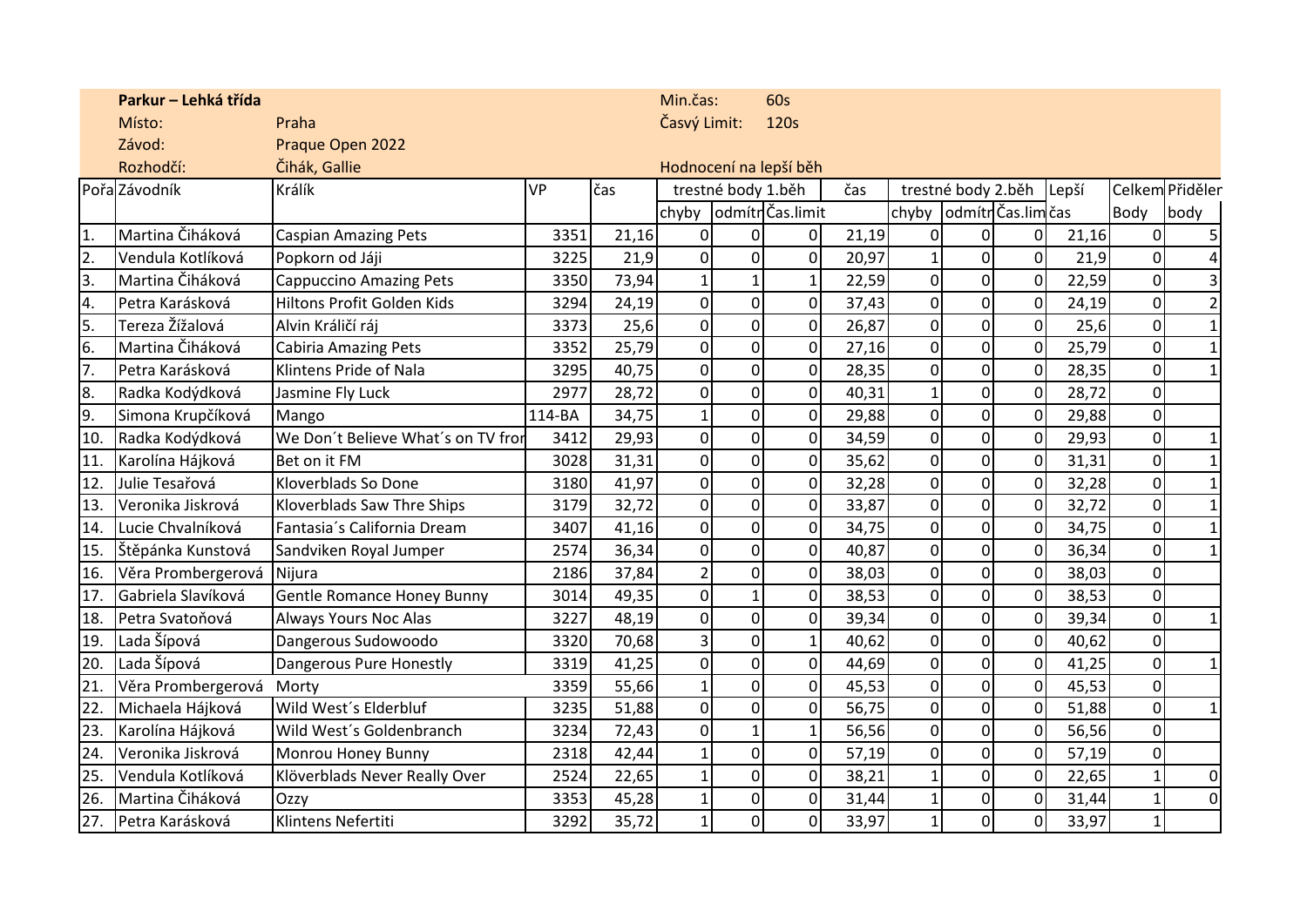| 28.  | Petra Molkupová           | Hiltons Showman Golden Kids | 2666 | 44,97 |  | 48,25 |  | 44,97 |  |
|------|---------------------------|-----------------------------|------|-------|--|-------|--|-------|--|
| 29.  | Radka Kodýdková           | Alohomora Dreamy Darlings   | 3413 | 49,66 |  | 42,12 |  | 49,66 |  |
| 30.  | Nela Havránková           | Belladonna from Hogwarts    | 3333 | 66,12 |  | 50,44 |  | 50,44 |  |
| I31. | Daniela Vondrušková Eris  |                             | 2807 | 84,16 |  | 64,6  |  | 64,6  |  |
| 32.  | Christine Bourdon         | Benny Ušaté štěstí          | 3334 | 26,87 |  | 47,47 |  | 47,47 |  |
| 33.  | Jana Bernardová           | lYuki                       | 3362 | 84,28 |  | 54,75 |  | 54,75 |  |
| 34.  | Daniela Vondrušková Tobby |                             | 2806 | 91,25 |  | 86,94 |  | 91,25 |  |
| 35.  | Tereza Nováková           | Coffee Cappuccino Bunny     | 2847 | 78,38 |  | 70,34 |  | 70,34 |  |

|                  | Parkur – Střední třída |                                    |           |       | Min.čas:       |                    | 90s                    |       |                |                        |                |       |                |          |
|------------------|------------------------|------------------------------------|-----------|-------|----------------|--------------------|------------------------|-------|----------------|------------------------|----------------|-------|----------------|----------|
|                  | Místo:                 | Praha                              |           |       | Časvý Limit:   |                    | 180s                   |       |                |                        |                |       |                |          |
|                  | Závod:                 | Praque Open 2022                   |           |       |                |                    |                        |       |                |                        |                |       |                |          |
|                  | Rozhodčí:              | Čihák, Gallie                      |           |       |                |                    | Hodnocení na lepší běh |       |                |                        |                |       |                |          |
|                  | PořaZávodník           | Králík                             | <b>VP</b> | čas   |                | trestné body 1.běh |                        | čas   |                | trestné body 2.běh     |                | Lepší | Lepší          | Přiděler |
|                  |                        |                                    |           |       | chyby          |                    | odmítrČas.limit        |       |                | chyby odmítrcas.limcas |                |       | Body           | body     |
| 1.               | Nela Havránková        | El Rey del Sol Black & White       | 3001      | 25,88 |                |                    | $\Omega$               | 20,66 | 01             |                        | ΩI             | 20,66 |                |          |
| 2.               | Ivana Rollingerová     | Gigi Dreams Come True              | 2889      | 27,84 | 1              |                    | $\Omega$               | 21,66 | $\Omega$       | 0                      | $\overline{0}$ | 21,66 | 01             |          |
| 3.               | Petra Karásková        | Dairy Queen from Emeralds          | 3013      | 26,78 | $\overline{2}$ |                    | $\Omega$               | 25,91 | 0              | 0                      | $\overline{0}$ | 25,91 | $\overline{0}$ |          |
| $\boldsymbol{4}$ | Agáta Štveráčková      | Margo Dreams come true             | 3302      | 32,25 | $\overline{3}$ |                    | $\Omega$               | 26,22 | $\overline{0}$ | $\Omega$               | $\overline{0}$ | 26,22 | $\Omega$       |          |
| 5.               | Petra Molkupová        | La Seňorita Rebellia Black & White | 2777      | 27,59 | $\Omega$       |                    | $\Omega$               | 29,96 |                | $\Omega$               | $\overline{0}$ | 27,59 | $\Omega$       |          |
| 6.               | Agáta Štveráčková      | Ocean Eyes Fast Paws               | 3259      | 30,12 | $\overline{0}$ |                    | $\Omega$               | 25,68 |                | $\Omega$               | $\overline{0}$ | 30,12 | $\Omega$       |          |
| 7.               | Julie Tesařová         | Nightwish RJ                       |           | 32,19 | $\overline{0}$ |                    | 0                      | 33,44 |                |                        | $\overline{0}$ | 32,19 | $\overline{0}$ |          |
| 8.               | Karolína Hájková       | Bea Dee Royal Jumper               | 2103      | 33,32 | $\Omega$       |                    | $\Omega$               | 34,78 |                |                        | $\overline{0}$ | 33,32 | $\Omega$       |          |
| $\overline{9}$   | Agáta Štveráčková      | John Reese od Modrého jezera       | 3166      | 35,13 | $\overline{0}$ | 0                  | $\Omega$               | 39,91 | 2              | 0                      | $\overline{0}$ | 35,13 | $\overline{0}$ |          |
| 10.              | Petra Karásková        | Queen Lilioukalani Golden Kids     | 3154      | 34,41 | $\overline{2}$ |                    | $\overline{0}$         | 39,03 | 0              | 0                      | $\overline{0}$ | 39,03 | $\overline{0}$ |          |
| 11.              | Petra Karásková        | Vela from Emeralds                 | 3237      | 49,66 | $\overline{0}$ |                    | $\Omega$               | 54,03 |                | 0                      | $\overline{0}$ | 49,66 | $\overline{0}$ |          |
| 12.              | Agáta Štveráčková      | <b>Hicoria Fast Paws</b>           | 2043      | 56,38 | $\overline{2}$ | 0                  | $\Omega$               | 25,85 |                | $\Omega$               | $\overline{0}$ | 25,85 |                |          |
| 13.              | Michaela Hájková       | Now or Never FM                    | 3031      | 44,62 | $\vert$ 3      | 0                  | $\Omega$               | 41,68 |                | $\Omega$               | $\Omega$       | 41,68 |                |          |
| 14.              | Agáta Štveráčková      | Letty Ortiz Fast Paws              | 2960      | 17,12 | $\overline{2}$ |                    | $\Omega$               | 17,09 |                | 0                      | $\overline{0}$ | 17,09 |                |          |
| 15.              | Radka Kodýdková        | <b>Gentle Warrior Honey Bunny</b>  | 2978      | 40,44 | 4              |                    | $\Omega$               | 30,06 |                |                        | $\overline{0}$ | 30,06 |                |          |
| 16.              | Agáta Štveráčková      | Mia Toretto Fast Paws              | 2958      | 39,34 | 5 <sup>1</sup> |                    | $\Omega$               | 30,78 | 2              | $\Omega$               | $\overline{0}$ | 30,78 |                |          |
| 17.              | Petra Karásková        | <b>Arbys from Emeralds</b>         |           | 38    | 4              |                    | $\Omega$               | 33,34 |                |                        | $\overline{0}$ | 33,34 |                |          |
|                  | 18. Štěpánka Kunstová  | <b>Want it All Flying Miracles</b> |           | 33,41 | $\overline{3}$ | $\Omega$           | $\Omega$               | 33,38 | 3              | 01                     | $\overline{0}$ | 33,38 | 3 <sup>1</sup> |          |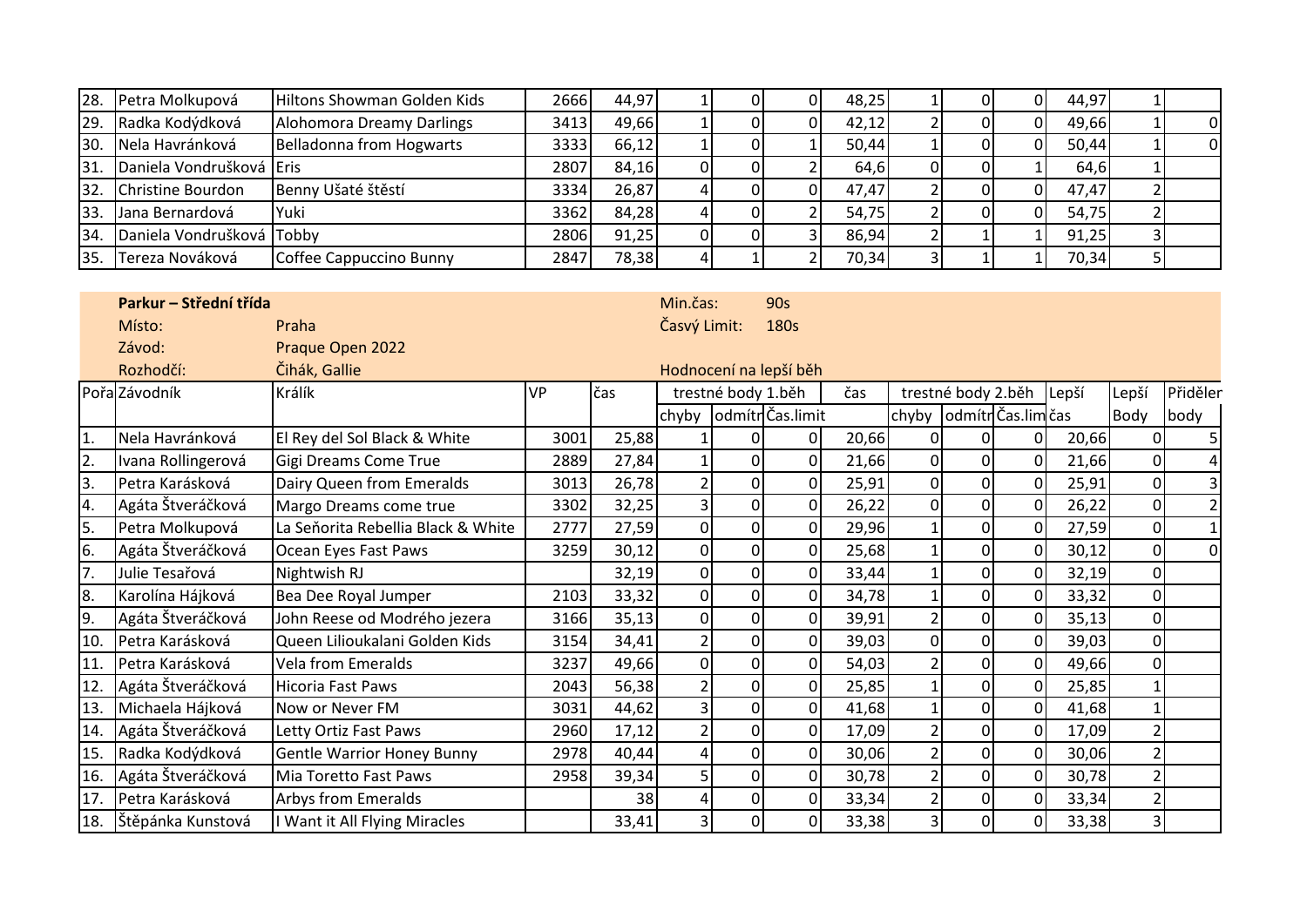| 19. | Petra Molkupová    | New Hope Dreams Come True       | 3033 | 40,15 |     |  | 33,44 |   |  | 33,44 |                 |  |
|-----|--------------------|---------------------------------|------|-------|-----|--|-------|---|--|-------|-----------------|--|
| 20. | Karolína Hájková   | Sign of the Times FM            | 3255 | 35,03 |     |  | 39,81 |   |  | 39,81 |                 |  |
| 21. | Michaela Hájková   | Lavendulas Silvervinge          | 3153 | 56,71 |     |  | 48,38 |   |  | 48,38 |                 |  |
| 22. | Gabriela Slavíková | Genie in the Bottle Fast Paws   | 2571 | 56,15 | h I |  | 44,13 |   |  | 44,13 |                 |  |
| 23. | Lucie Chvalníková  | To Be So Lonely Flying Miracles | 2770 | 45,6  |     |  | 64,28 |   |  | 45,6  |                 |  |
| 24. | Agáta Štveráčková  | Malej                           | 3261 | 44    |     |  | 46,56 |   |  | 46,56 |                 |  |
| 25. | Radka Kodýdková    | Lexington Beautiful Jumpers     | 3097 | 56,66 |     |  | 50,38 |   |  | 50,38 |                 |  |
| 26. | Karolína Hájková   | No Time to lose DCT             | 2787 | 34,72 |     |  | 44,16 |   |  | 34,72 |                 |  |
| 27. | Petra Svatoňová    | Foolish Pleasure Fast Paws      | 2727 | 59,31 | hl  |  | 61,56 |   |  | 64,56 |                 |  |
| 28. | Tereza Nováková    | Šedík Apolo Rose                | 2846 | 77,06 |     |  | 71,13 |   |  | 71,13 |                 |  |
| 29. | Christine Bourdon  | Spikey Dreams Come True         | 3008 | 70,32 |     |  | 83,59 | ы |  | 70,32 | 10 <sub>1</sub> |  |

| Pořa Závodník<br>1. | Místo:<br>Závod:<br>Rozhodčí:<br>Agáta Štveráčková | Praha<br>Praque Open 2022<br>Stanislav Čihák<br>Králík | VP   |       | Časvý Limit:<br>Hodnocení na lepší běh |                    | 180s             |       |       |                    |                  |       |                |          |
|---------------------|----------------------------------------------------|--------------------------------------------------------|------|-------|----------------------------------------|--------------------|------------------|-------|-------|--------------------|------------------|-------|----------------|----------|
|                     |                                                    |                                                        |      |       |                                        |                    |                  |       |       |                    |                  |       |                |          |
|                     |                                                    |                                                        |      |       |                                        |                    |                  |       |       |                    |                  |       |                |          |
|                     |                                                    |                                                        |      |       |                                        |                    |                  |       |       |                    |                  |       |                |          |
|                     |                                                    |                                                        |      | čas   |                                        | trestné body 1.běh |                  | čas   |       | trestné body 2.běh |                  | Lepší | Lepší          | Přiděler |
|                     |                                                    |                                                        |      |       | chyby                                  |                    | odmítr Čas.limit |       | chyby |                    | odmítrcas.limcas |       | <b>Body</b>    | body     |
|                     |                                                    | Kinder Flying Miracles                                 | 2049 | 47,19 | 4                                      |                    | 01               | 26,9  |       | 0                  | ΩI               | 26,9  | 0              |          |
| 2.                  | Agáta Štveráčková                                  | GtCh Good Luck Charm Rychlé Šípy                       | 2222 | 63,43 |                                        |                    | 01               | 35,75 | 01    | 0                  |                  | 35,75 |                |          |
| 3.                  | Agáta Štveráčková                                  | Good Life Rychlé Šípy                                  | 2749 | 51,31 | $\overline{2}$                         |                    | 01               | 34,63 |       | 0                  | 01               | 34,63 |                |          |
| 4.                  | Nela Havránková                                    | Sweet Gingerbread Black & White                        | 2323 | 01    | 999                                    |                    |                  | 37,75 |       | 0                  | 01               | 37,75 |                |          |
| 5.                  | Agáta Štveráčková                                  | Good Feeling Rychlé Šípy                               | 2750 | 61,44 | 3                                      |                    | $\overline{0}$   | 41,13 |       | 0                  |                  | 41,13 |                |          |
| l6.                 | Nela Havránková                                    | Night Under theStars Black & White                     | 2912 | 80,16 | $\overline{2}$                         |                    | $\overline{0}$   | 54,97 |       | 0                  |                  | 54,97 |                |          |
| 7.                  | Michaela Hájková                                   | Good for Me od Rychlých šípů                           | 2312 | 49,16 | $\overline{2}$                         |                    | 01               | 37,63 |       | $\overline{0}$     |                  | 37,63 |                |          |
| 88.                 | Agáta Štveráčková                                  | <b>Shining Armor Fast Paws</b>                         | 1305 | 53,81 | $\overline{2}$                         |                    | 01               | 39,97 |       | 0                  | 01               | 39,97 |                |          |
| 19.                 | Michaela Hájková                                   | <b>4ever Strong Dreams Come True</b>                   | 1913 | 64,03 | $\overline{3}$                         |                    | $\Omega$         | 43,79 |       | 0                  |                  | 43,79 | $\overline{2}$ |          |
| 10.                 | Martina Čiháková                                   | <b>Black Hearth Amazing Pets</b>                       | 2132 | 75,03 | $\overline{3}$                         |                    | ΩI               | 49,84 |       |                    |                  | 49,84 | 3 <sub>l</sub> |          |
| 11                  | Michaela Hájková                                   | Stampestaldens Stormboli                               | 2723 | 73,85 | 3                                      |                    | $\overline{0}$   | 50,19 |       | 1                  | ΩI               | 50,19 | 4              |          |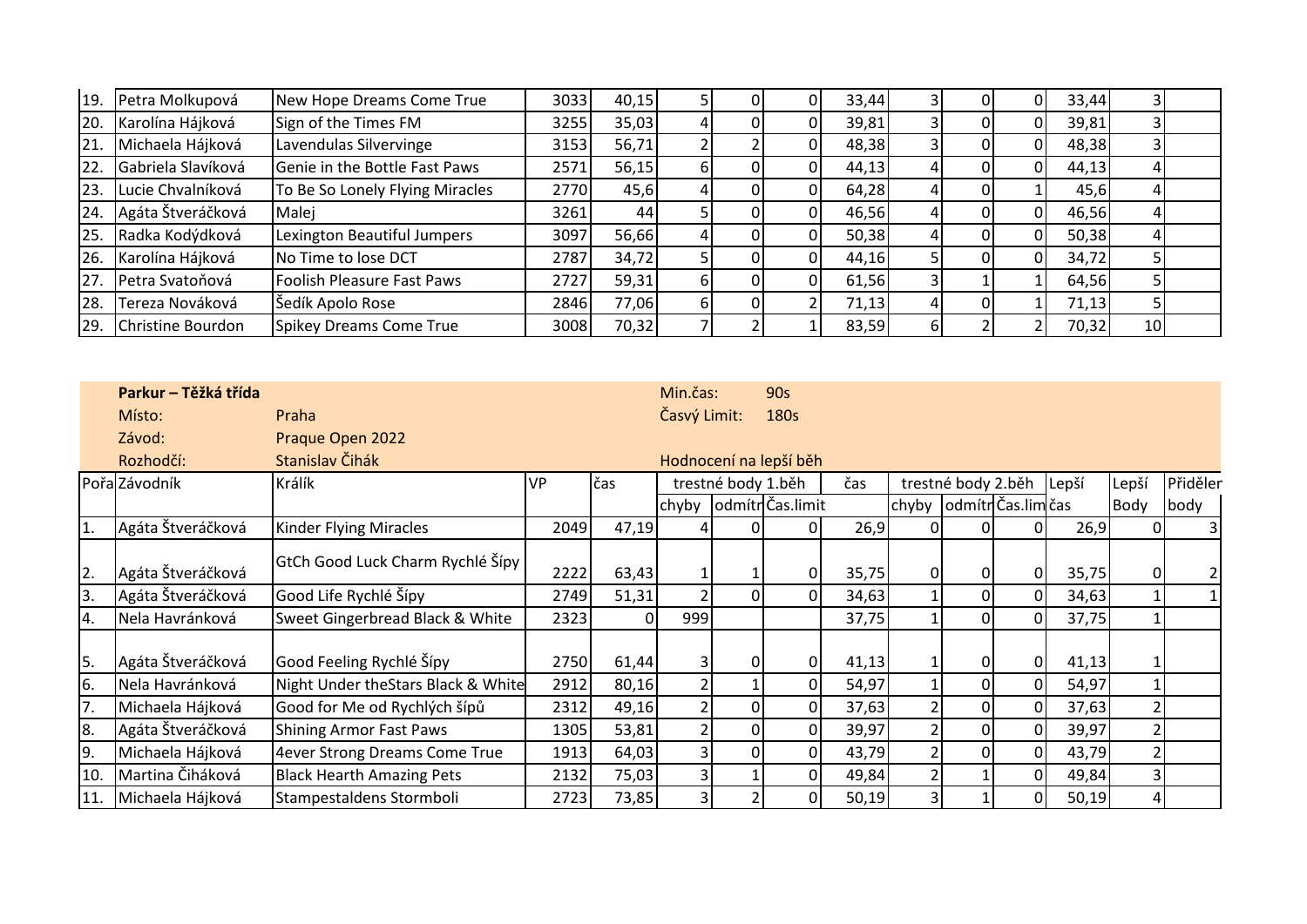|                | Parkur – Elitní třída |                                                  |      |       | Min.čas:     |                    | 90s                     |       |                         |  |    |               |      |                 |
|----------------|-----------------------|--------------------------------------------------|------|-------|--------------|--------------------|-------------------------|-------|-------------------------|--|----|---------------|------|-----------------|
|                | Místo:                | Praha                                            |      |       | Časvý Limit: |                    | 180s                    |       |                         |  |    |               |      |                 |
|                | Závod:                | Praque Open 2022                                 |      |       |              |                    |                         |       |                         |  |    |               |      |                 |
|                | Rozhodčí:             | <b>Viktoria Gallie</b><br>Hodnocení na lepší běh |      |       |              |                    |                         |       |                         |  |    |               |      |                 |
|                | PořaZávodník          | Králík                                           | lVP  | čas   |              | trestné body 1.běh |                         | čas   | trestné body 2.běh      |  |    | <b>Celkem</b> |      | Celkem Přiděler |
|                |                       |                                                  |      |       | chyby        |                    | odmítr <b>Čas.limit</b> |       | chyby odmítričas.limcas |  |    |               | Body | body            |
| 1.             | Martina Čiháková      | Good Richie od Rychlých Šípů                     | 2858 | 47,91 |              |                    |                         | 42,72 |                         |  |    | 42,72         | O I  |                 |
| $\overline{2}$ | Agáta Štveráčková     | Ch Fragment Proma                                | 1287 | 53,06 |              | ΟI                 | ΩI                      | 52,22 |                         |  | 0  | 52,22         |      |                 |
| 3.             | Nela Havránková       | Cool Adventure Golden Kids                       | 1912 | 80,72 |              |                    | 01                      | 41,19 |                         |  | 01 | 41,19         |      |                 |
| 4.             | Martina Čiháková      | Zero Stop Step Golden Kids                       | 1772 | 63,19 |              |                    | ΩI                      | 51,22 |                         |  | 0  | 51,22         | 31   |                 |
| 5.             | Martina Čiháková      | Flag of Sincerely Golden Kids                    | 2434 | 76,28 |              | $\Omega$           | 01                      | 68,38 | 41                      |  | 0I | 68,38         | 41   |                 |
| 6.             | Petra Svatoňová       | Silverados Ch Son of Light                       | 2027 | 75,32 | 6            |                    | ΩI                      | 54,18 | 61                      |  |    | 54,18         | b    |                 |
| 7.             | Nela Havránková       | <b>Red Welvet CHH</b>                            | 2021 | ΟI    | 999          | ۹۱                 | 91                      | ΟI    | 999                     |  | 9  |               | 999  |                 |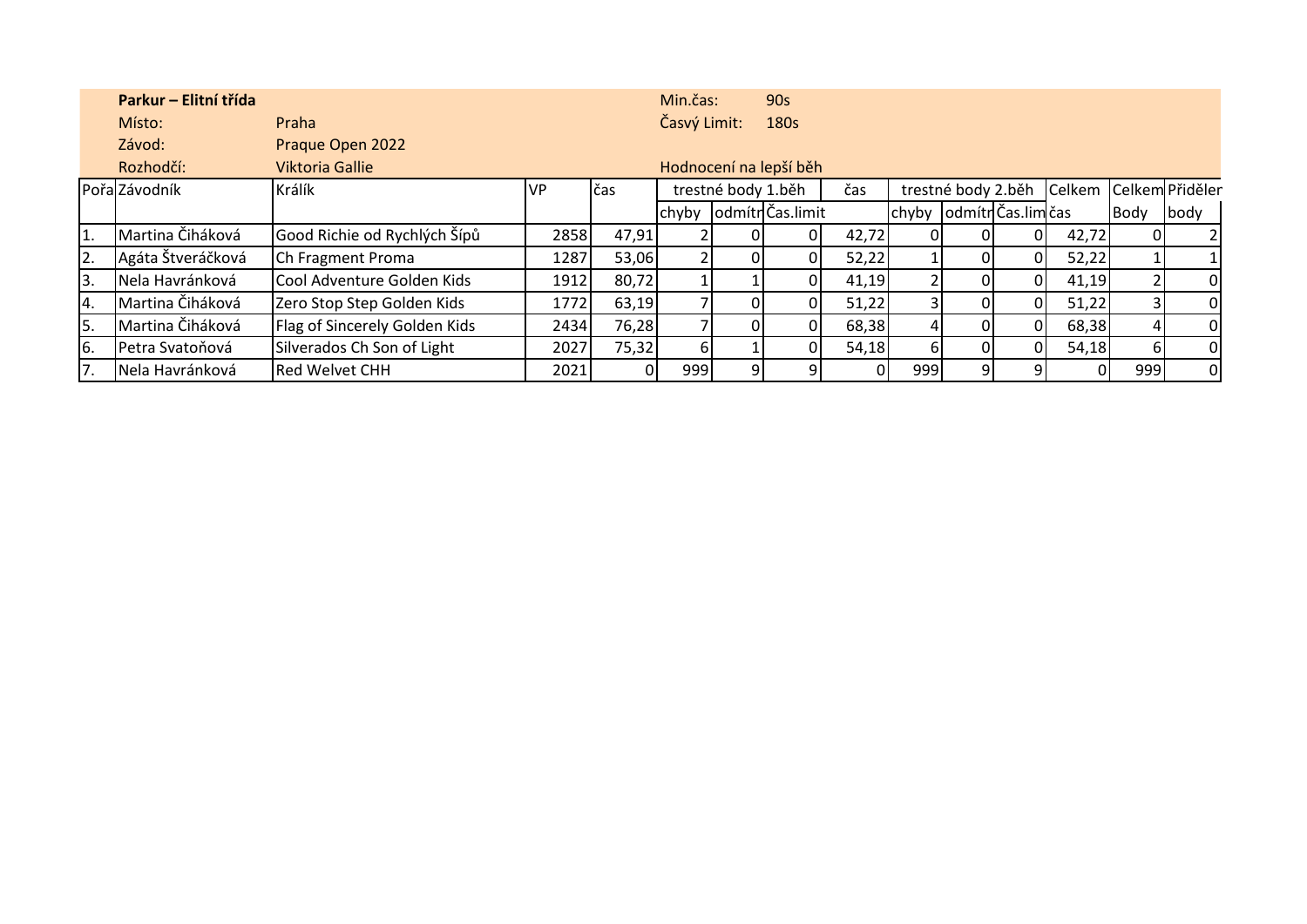|                  | <b>Skok Vysoký</b> |                                          |                      |      |            |            |            |            |            |                         |  |  |
|------------------|--------------------|------------------------------------------|----------------------|------|------------|------------|------------|------------|------------|-------------------------|--|--|
|                  | Místo:             | <b>Praha</b>                             |                      |      |            |            |            |            |            |                         |  |  |
|                  | Závod:             | <b>Praque Open 2022</b>                  |                      |      |            |            |            |            |            |                         |  |  |
|                  | Rozhodčí:          | Gallie, Čihák                            |                      |      |            |            |            |            |            |                         |  |  |
| Pořadí           | Závodník           | Králík                                   | <b>VP</b>            | 50cm | 60cm       | 70cm       | 75cm       | 80cm       | 85cm       | Body                    |  |  |
| $\overline{1}$ . | Radka Kodýdková    | Jasmine Fly Luck                         | 2977 <sub>0</sub>    |      | O          | XO         | O          | XO         | <b>XXX</b> | 5 <sup>1</sup>          |  |  |
| $\overline{2}$ . | Agáta Štveráčková  | GtCh Good Luck Charm Rychlé Šípy         | 22220                |      | XO         | $\circ$    | XO         | XO         | <b>XXX</b> | $\vert 4 \vert$         |  |  |
| 3.               | Petra Karásková    | Queen Lilioukalani Golden Kids           | 3154O                |      | $\circ$    | <b>XXO</b> | XO         | <b>XXO</b> | <b>XXX</b> | $\overline{\mathbf{3}}$ |  |  |
| 4.               | Martina Čiháková   | Flag of Sincerely Golden Kids            | 2434 O               |      | lo         | <b>XXO</b> | XO         | <b>XXX</b> |            | $\overline{2}$          |  |  |
| 5.               | Agáta Štveráčková  | Ch Neytiri Fast Paws                     | 1878 O               |      | $\circ$    | $\circ$    | <b>XXO</b> | <b>XXX</b> |            | $1\vert$                |  |  |
| 6.               | Veronika Jiskrová  | Kloverblads Saw Thre Ships               | 3179 <sub>0</sub>    |      | $\circ$    | XO         | <b>XXO</b> | <b>XXX</b> |            |                         |  |  |
| 7.               | Julie Tesařová     | Nightwish Royal Jumper                   | 28210                |      | XO         | lxo        | <b>XXO</b> | <b>XXX</b> |            |                         |  |  |
| 8.               | Petra Karásková    | Hiltons Profit Golden Kids               | 3294O                |      | $\circ$    | <b>XXO</b> | <b>XXX</b> |            |            |                         |  |  |
| 9.               | Petra Karásková    | <b>Vela from Emeralds</b>                | 32370                |      | <b>XO</b>  | <b>XXO</b> | <b>XXX</b> |            |            |                         |  |  |
| 10.              | Petra Karásková    | Dairy Queen from Emeralds                | $3013$ <sub>IO</sub> |      | $\circ$    | <b>XXX</b> |            |            |            |                         |  |  |
| $11.-12.$        | Vendula Kotlíková  | Popkorn od Jáji                          | 3225 <b>0</b>        |      | XO         | <b>XXX</b> |            |            |            |                         |  |  |
| $11.-12.$        | Martina Čiháková   | Good Richie od Rychlých Šípů             | 28580                |      | XO         | <b>XXX</b> |            |            |            |                         |  |  |
| 13.              | Štěpánka Kunstová  | Coronas Frozen Berry                     |                      | XO   | <b>XO</b>  | <b>XXX</b> |            |            |            |                         |  |  |
| $14.-16.$        | Vendula Kotlíková  | Klöverblads Never Really Over            | 2524 XXO             |      | <b>XXO</b> | <b>XXX</b> |            |            |            |                         |  |  |
| $14.-16.$        | Petra Svatoňová    | Foolish Pleasure Fast Paws               | 2727 XXO             |      | <b>XXO</b> | <b>XXX</b> |            |            |            |                         |  |  |
| $14.-16.$        | Nela Havránková    | <b>Akir West</b>                         | 2550 XXO             |      | <b>XXO</b> | <b>XXX</b> |            |            |            |                         |  |  |
| $17.-19.$        | Radka Kodýdková    | We Don't Believe What's on TV from Emera | 34120                |      | <b>XXX</b> |            |            |            |            |                         |  |  |
| 17.-19.          | Simona Krupčíková  | Flag of Courage Golden Kids              | 48-BA                | O    | <b>XXX</b> |            |            |            |            |                         |  |  |
| $17.-19.$        | Tereza Nováková    | Šedík Apolo Rose                         | 2846 O               |      | <b>XXX</b> |            |            |            |            |                         |  |  |
| 20.              | Radka Kodýdková    | <b>Gentle Warrior Honey Bunny</b>        | 2978 XO              |      | <b>XXX</b> |            |            |            |            |                         |  |  |
| $21.-23.$        | Štěpánka Kunstová  | I Want it All Flying Miracles            |                      | XXO  | <b>XXX</b> |            |            |            |            |                         |  |  |
| $21.-23.$        | Christine Bourdon  | <b>Spikey Dreams Come True</b>           | 3008 XXO             |      | <b>XXX</b> |            |            |            |            |                         |  |  |
| $21.-23.$        | Karolína Hájková   | No Time to Lose DCT                      |                      | XXO  | <b>XXX</b> |            |            |            |            |                         |  |  |
| $24.-25.$        | Julie Tesařová     | Kloverblads So Done                      | 3180 XXX             |      |            |            |            |            |            |                         |  |  |
| $24.-25.$        | Martina Čiháková   | <b>Bennu Nest</b>                        | 3220 XXX             |      |            |            |            |            |            |                         |  |  |